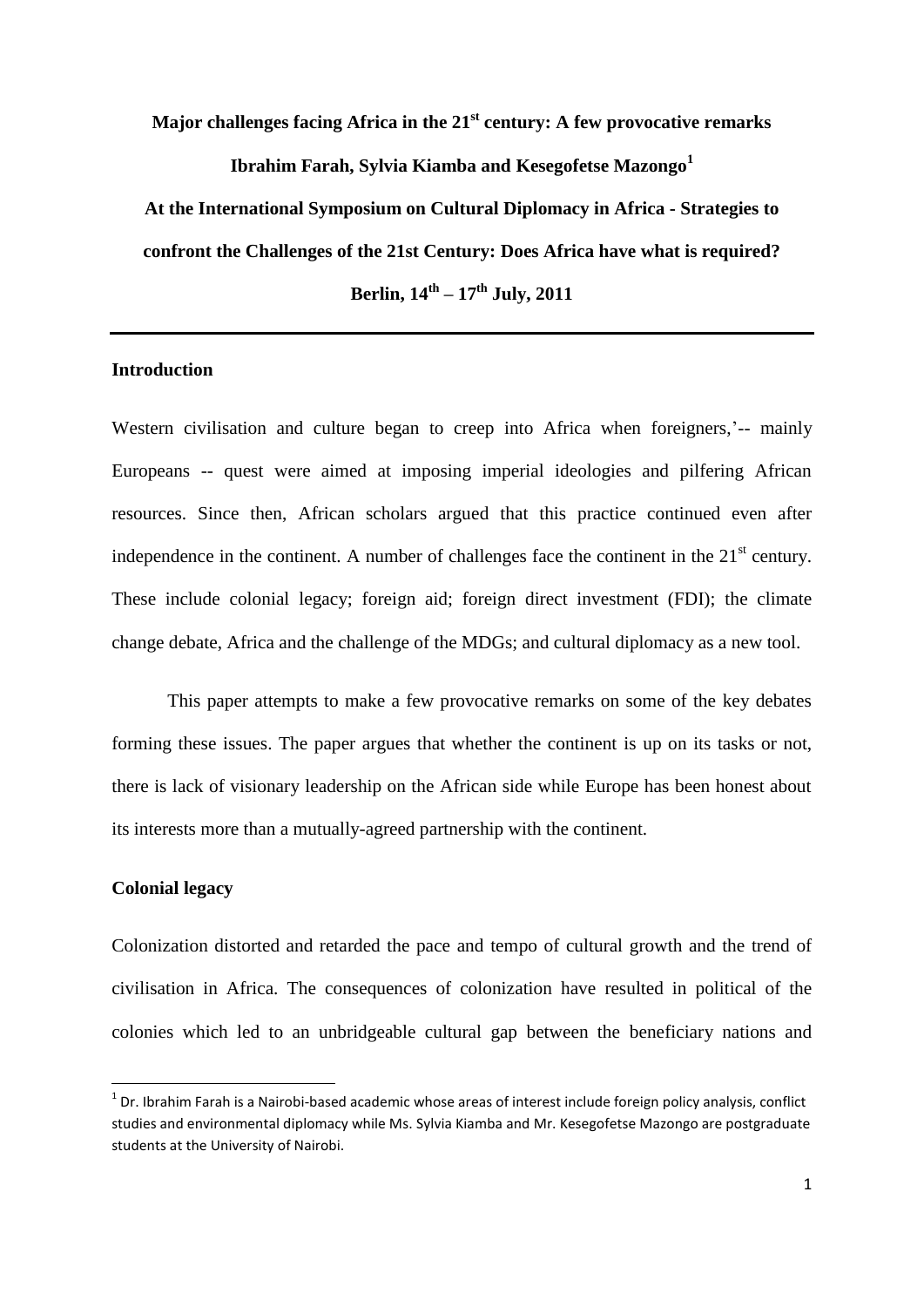victims of the practice. The era of colonization pillage and plunder led to the relative stagnation and often decline of traditional cultural pursuits in the colonies.

Mimiko asserts that:

The social fabric was completely devastated and a new culture of violence was implanted. Traditional African systems of conflict resolution were destroyed and, in their places, nothing was given. The democratic process, rudimentary though it was, but with great potential as accompanies every human institution, was brutally uprooted and replaced by the authoritarianism of colonialism. A new crop of elites was created, nurtured, and weaned on the altar of violence and colonialism armed with the structures of the modern state to continue to carry out the art and act of subjugation of the mass of the people in the service of colonialism.<sup>1</sup>

The above assertion was supported by Kasongo who argues "one could infer that while westernization was imported to African countries, the hidden side of modernism was materialistic interest.<sup>ii</sup> To Kazonog, civilization was just another concept of domination, imposition of incoming new culture over traditional values.<sup>iii</sup> Standage, on the other hand, posits that the historical context of westernization in Africa with Europe was through the Atlantic slave trade, missionary and imperialism. The forced acceleration of the black populations into the new world represented the sustained assimilation of western culture by Africans.iv

Not that was all bad, however. Arowolo states that the colonial factor was essential in the understanding of the process of westernization in Africa. As a result, the effectiveness of colonization in changing the sphere of life in African societies is not hard to establish.<sup>v</sup> Its political effects include western civilization being submerged and with the dismantling of indigenous institutions and cultures by instilling foreign rule. There was also the introduction of liberal democracy that did not necessarily work in Africa, not because Africa did not have its own pattern of democracy before the imposition of liberal democracy, but the typical democracy in Africa and its processes were also submerged by westernization.<sup>vi</sup>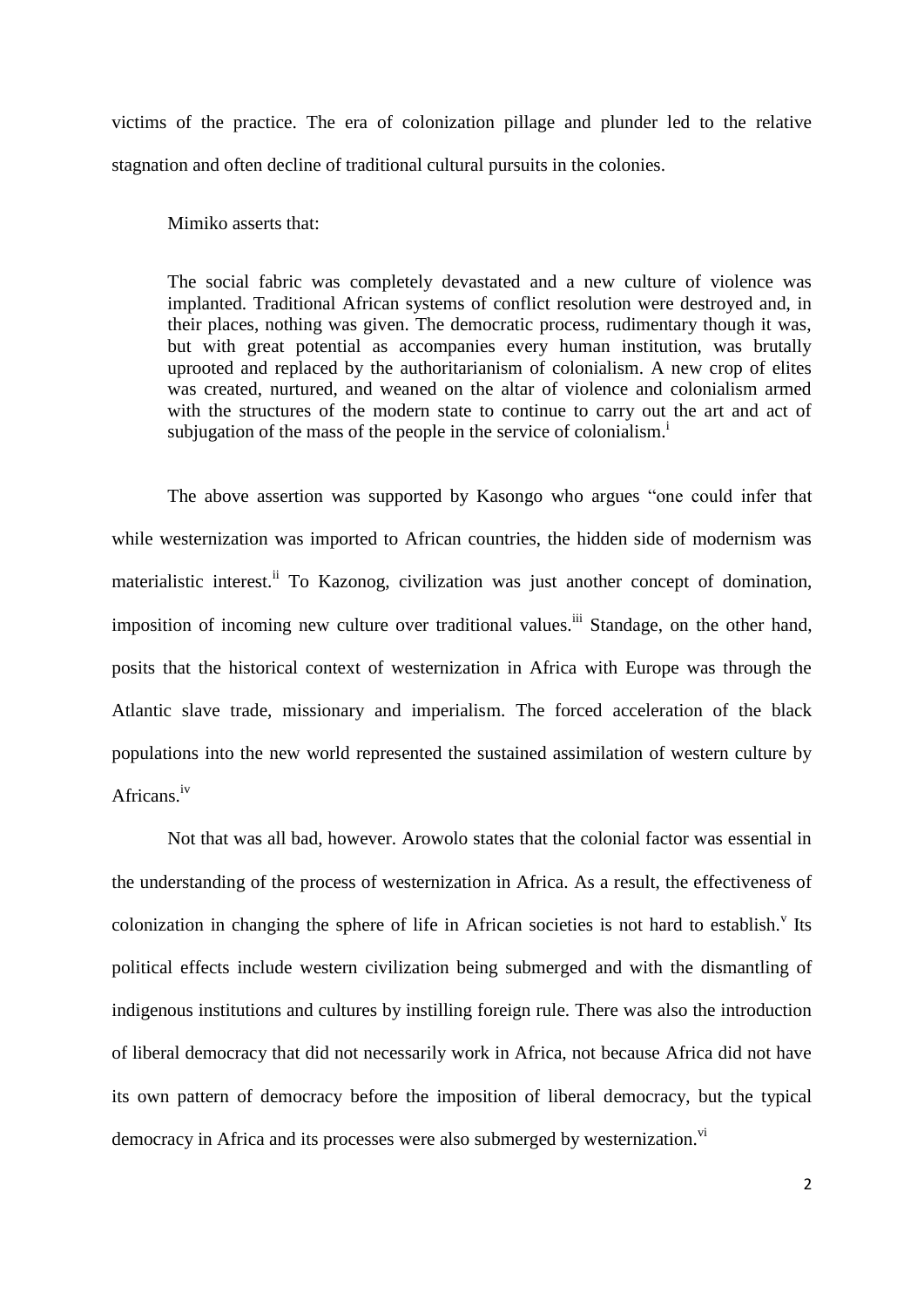Mimiko insisted on the same argument by stating that:

But the point is that the so-called Kabiyesi syndrome, which has been accorded as an explanation for the shortage of democracy in contemporary Africa is actually a betrayal of inadequate understanding of the workings of the African traditional political systems. I strongly dispute this proposition as unhistorical and therefore invalid in the context of Africa. Our hypothesis is that in the epoch before contact between Europe and Africa, the latter not only developed relatively advanced state structures, but that emergent pre-colonial African states also had "sophisticated systems of political rule" with strong democratic foundations. I argue that the basis of the advertised inability of these societies to sustain democracy in contemporary (postcolonial) times could not have consisted in the absence of a democratic culture on their part. Rather, it is the residue of constraints that were attendant upon imperialism, which has been the dominant experience of the African peoples since the fourteenth century – defined most profoundly by slavery, colonialism, neocolonialism, and their handmaiden, military governance.<sup>vii</sup>

### *Economic effects of colonialism*

The economic effects of colonialism can be viewed as a progressive integration of Africa into the world capitalist system within which Africa functioned primarily as a source of raw materials for western industrial production. The colonial economy also caused agriculture to be diverted towards the production of primary products and cash crops, a situation that contributed to hunger and starvation in Africa. Africa concentrated on producing more of what was needed less and produced less of what was needed most. Africa was perpetually turned to the production of raw materials, a situation that caused unequal exchange in -- and balance of -- trade.

Rodney suggests that the plunderage and systemically corrupt enterprises established in the colonies to expropriate natural resources in Africa to Europe have facilitated underdevelopment of Africa while it engendered the development of Europe.<sup>viii</sup> Alkali argues that colonization demanded a total re-organization of the African economy. Even in its current situation, life as an economic plan altered the way people produce, create and consume.<sup>ix</sup>

Neo-liberalism also cropped up in African societies which was just an economic process that distrusts the state as a factor in development. It can be seen just as a philosophy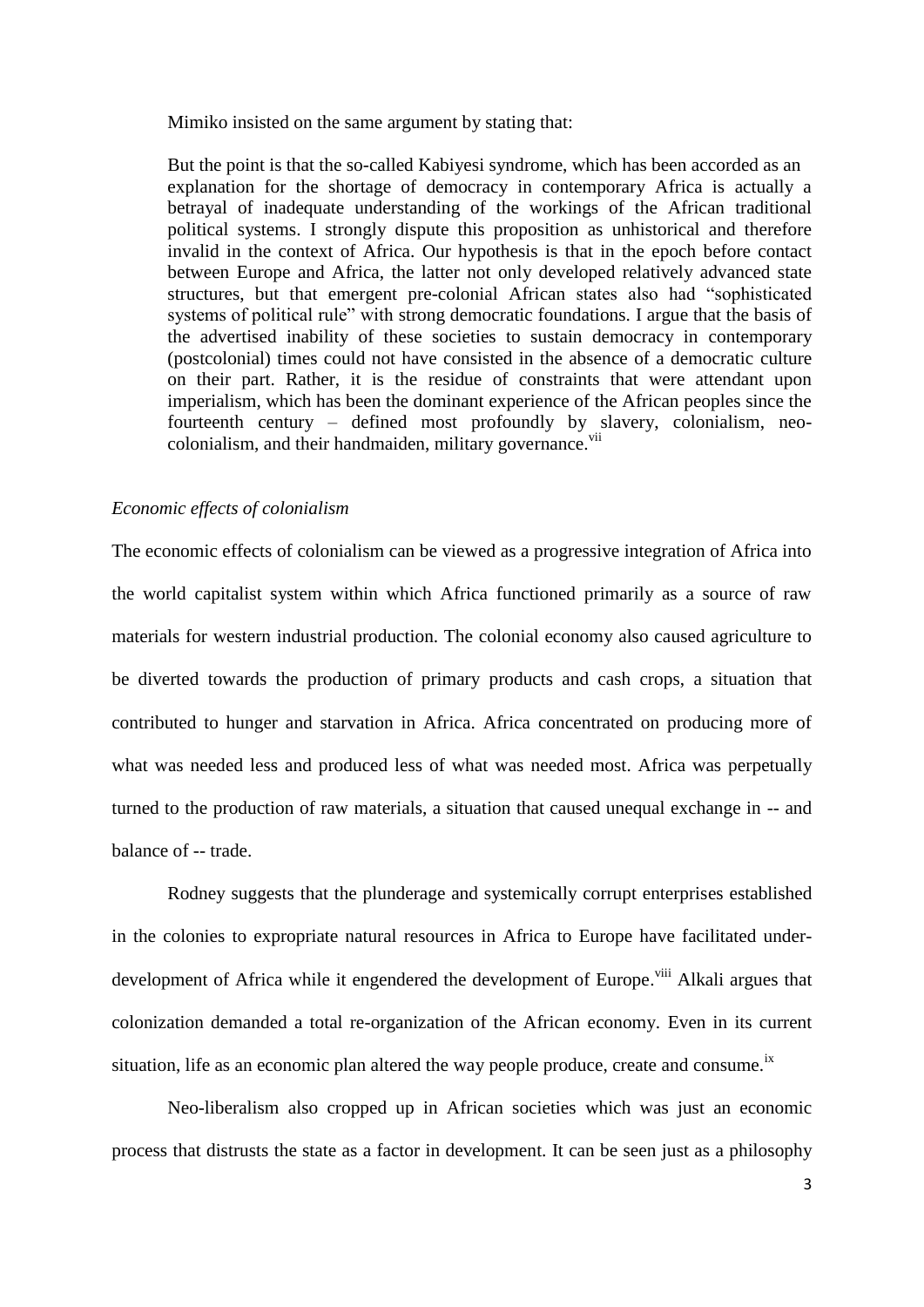that can be re-packaged over the years with the aim being to make people believe that the market mechanism is the most efficient allocator of production resources and therefore to have an efficient and effective economy, forces of demand and supply must be allowed to play a leading role. This has also changed economies of African countries from communalism to capitalism and then to neo-liberalism.

#### *Social effects*

The social effects of colonialism led to many challenges that included individualism of families in an otherwise close knit-family structures, fragmentation of family/social relations and rapid urbanization that has resulted into rural exodus and displacement of large segments of the population. Proficiency in African languages is declining in the continent because people are compelled to embrace western culture and civilization. This has caused alienation for people who cannot speak foreign languages as language has been used as a vehicle of culture which has literally created a dichotomy between the elite and the masses.

Obadina argues that alien models imposed by colonialism laid seeds for a political crisis in Africa……. By redrawing the map of Africa and grouping diverse people together, ethnic conflicts were created that are now destabilizing the continent.<sup>x</sup> Some have argued that it was the allure of modernity with its promise of greater material benefit that subverted African societies during colonialism. It is impossible to imagine what would have been the shape of contemporary African history had colonial rule never had taken place. Some western historians have argued that less developed regions of the world, particularly Africa lacked the social and economic organization to transform themselves into modern states able to develop onto advanced economies.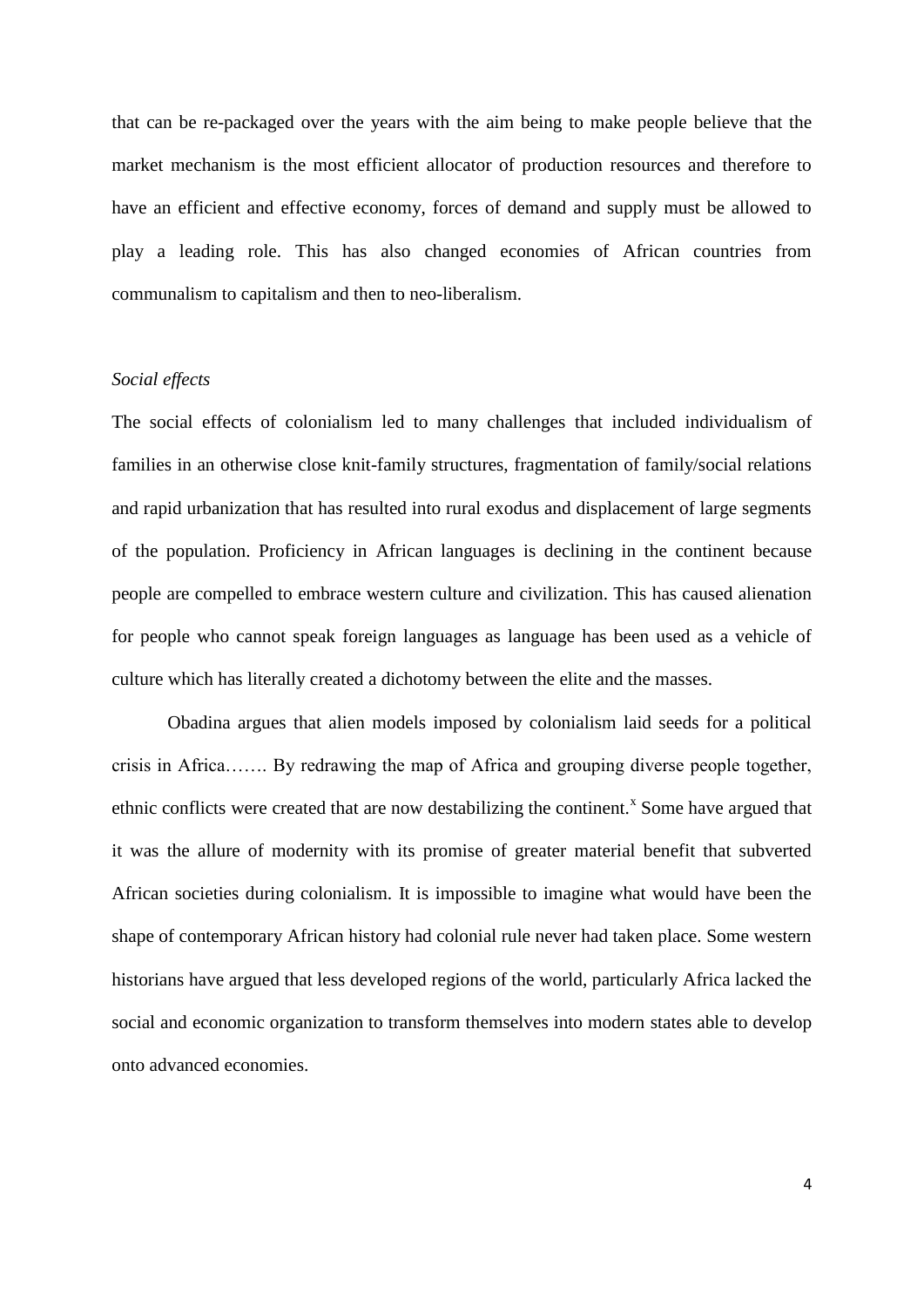## **Foreign Aid**

The nature of inter-independence of nations makes it necessary for the granting of aid to needy countries. Neo-Marxists have always argued that the advancement of developed countries' economies have also facilitated the same measure as the under-development of the third world through colonialism, slave trade and unequal exchange of trade. The third world has acquired substantial amount of both internal and external debt, partly caused by foreign aid from countries in the West. The aid relationship has created a condition of economic subservience and of a master-servant relationship that could generate persistent seeking and lobbying for foreign aid through borrowing.

Moyo argues that aid was not working in Africa because it interfered with development as the money always ended up in the hands of a small chosen few, making aid a form of taxing the poor in the west to enrich the new elites in former colonies.<sup>xi</sup> Peter Bauer, one of the earliest critics of aid argued most strongly that aid- based theories and policies were wholly inconsistent with sound economic reasoning and indeed with reality.<sup>xii</sup> The author and former World Bank economist Bill Easterly has provided numerous case studies on the failures of aid policies across the developing world. Paul Collier criticizes the blanket one-size-fits-all aid approach as paying no heed to the unique circumstances of individual countries, and thus proposes a more nuanced approach to aid driven proposals, and only where they are needed.

Moyo argues that the mistake the west made was giving something for nothing. The secret of china's success is that the foray into Africa is all business. The west sent aid to Africa and ultimately did not care about the outcome, with aid excluding the majority of the people from wealth, leading to political instability. China on the other hand, sends cash to Africa and demands returns. With returns, Africans gets jobs, roads, food, making them better off and the promise f some semblance of political stability. Places like Singapore have shown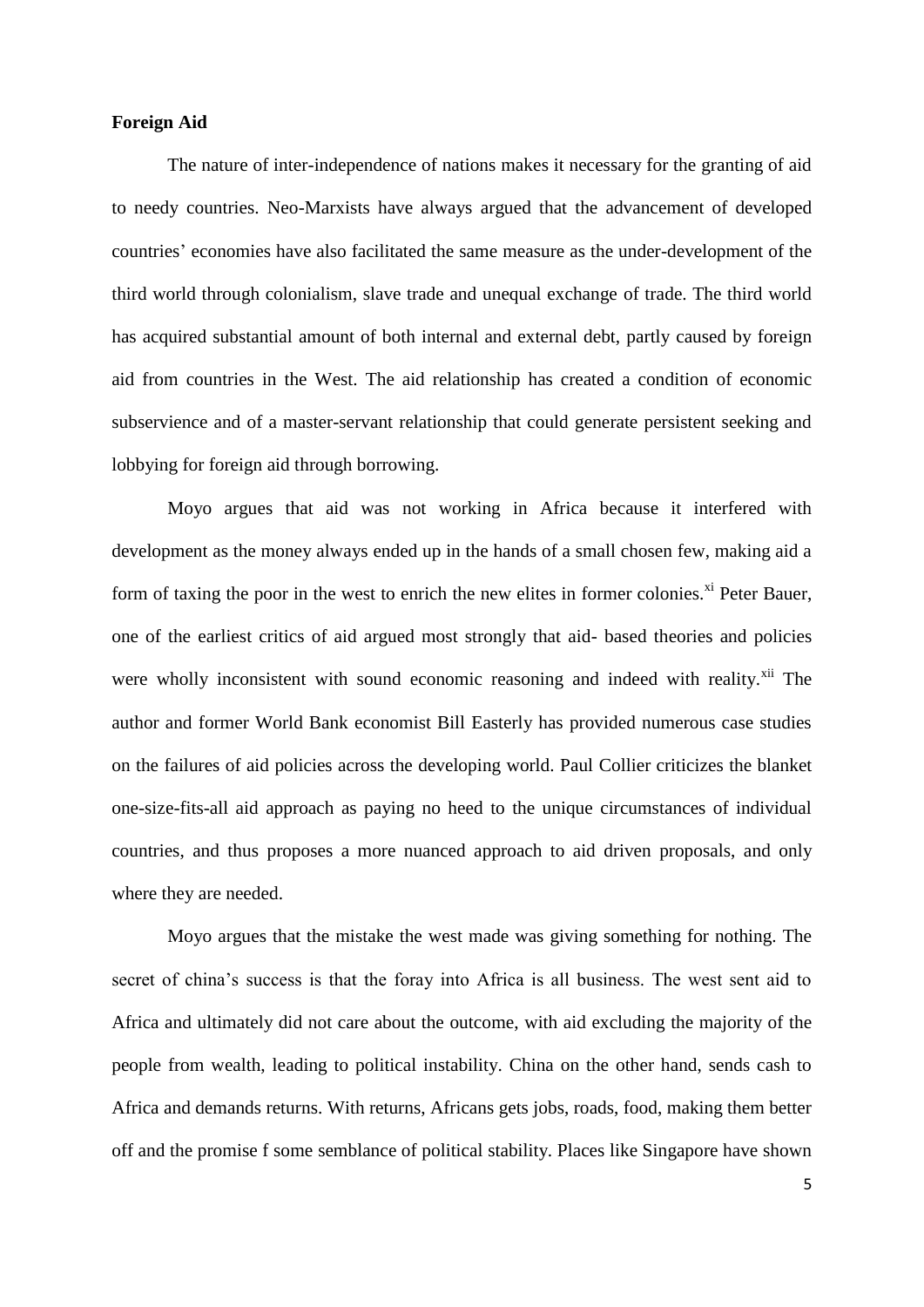that even in the absence of democracy, peace prevails when the median citizen is economically better off.

Calderisi posits that few aid initiatives are well thought out and the money rarely reaches its intended target.<sup>xiii</sup> He points out that the frequent theme of international has been how to measure the impact of aid more effectively, a disguised complaint that suggests that current yardsticks are not giving the right results. $\frac{x^2}{x^3}$ 

### **Foreign Direct Investment (FDI)**

Average annual inflows of foreign direct investment (FDI) into Africa doubled in the 1980s compared with the 1970s. It also increased significantly in the 1990s and in the period 2000– 2003. Comparisons with global flows and those of other regions may be more useful, however. In the mid 1970s, Africa's share of global FDI was about 6 percent, a level that fell to the current 2–3 percent. Among developing countries, Africa's share of FDI in 1976 was about 28 percent; it is now less than 9 percent.<sup>xv</sup> Also in comparison with all other developing regions, Africa has remained aid dependent, with FDI lagging behind official development assistance (ODA). Between 1970 and 2003, FDI accounted for just one fifth of all capital flows to Africa. It is well known that FDI is one of the most dynamic international resource flows to developing countries.

FDI is particularly important because it is a package of tangible and intangible assets and because firms deploying them are important players in the global economy. There is considerable evidence that FDI can affect growth and development by complementing domestic investment and by facilitating trade and transfer of knowledge and technology.<sup>xvi</sup> The importance of FDI is envisioned in the New Partnership for Africa's Development (NEPAD), as it is perceived to be a key resource for the translation NEPAD's vision of growth and development into reality. This is because Africa, like many other developing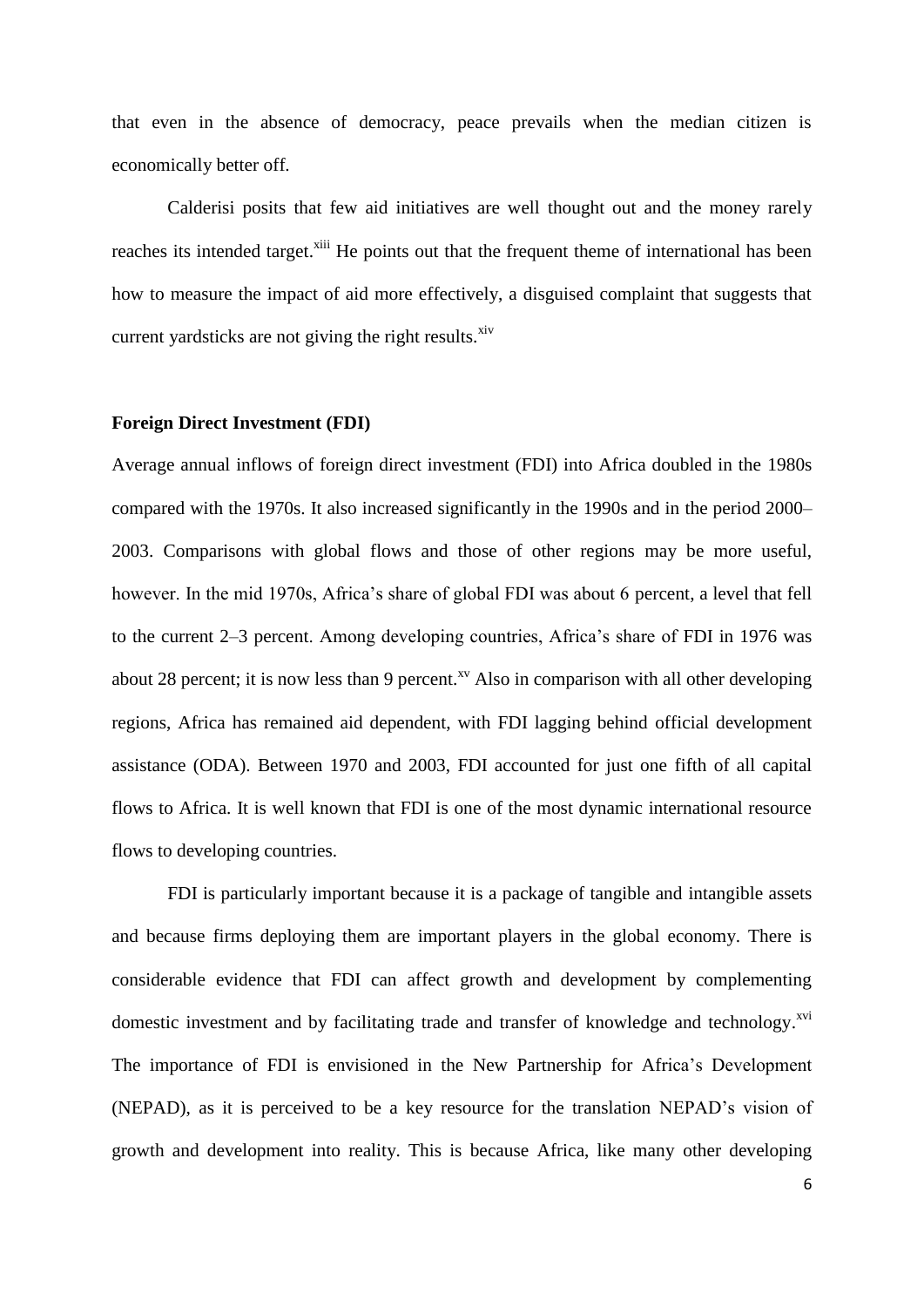regions of the world, needs a substantial inflow of external resources in order to fill the saving and foreign exchange gaps and leapfrogs itself to sustainable growth levels in order to eliminate its current pervasive poverty.<sup>xvii</sup>

### **The Climate change debate, Africa and the MDGs**

Climate change has raised a debate among African countries, the main concern being how to balance between economic development and environmental sustainability. Developing countries have argued in many environmental summits that developed countries reached their level of development at the expense of developing countries in what was called the brown way of economic growth. Developing countries have argued that they need to follow the same path for them to industrialize and reach desired levels of development.

With the debate on reducing emissions, developing countries have demanded four aspects to be met for them to comply with the demands of the West. First they want financing for adaptation, mitigation, capacity building and technology transfer, demands that the west have been reluctant to finance. With the emerging economies, the BRICS, there is likely to be no deal on climate change negotiations unless they can compromise and reach an agreement, so the momentum is with developing countries, to use forums as the G77 and China to push for a more favourable deal when it comes to climate change negotiations.

With the green economy concept likely to dominate the sustainable development agenda in future, developing countries need to rally together for them to influence the outcome of the negotiations. It should be noted that developing countries pollute less than the developed countries.

The emerging picture of Africa in the MDG report<sup>xviii</sup> portrays a continent that has secured progress in key areas such as net primary enrolment, gender parity in primary education, political empowerment of women, access to safe drinking water, and stemming the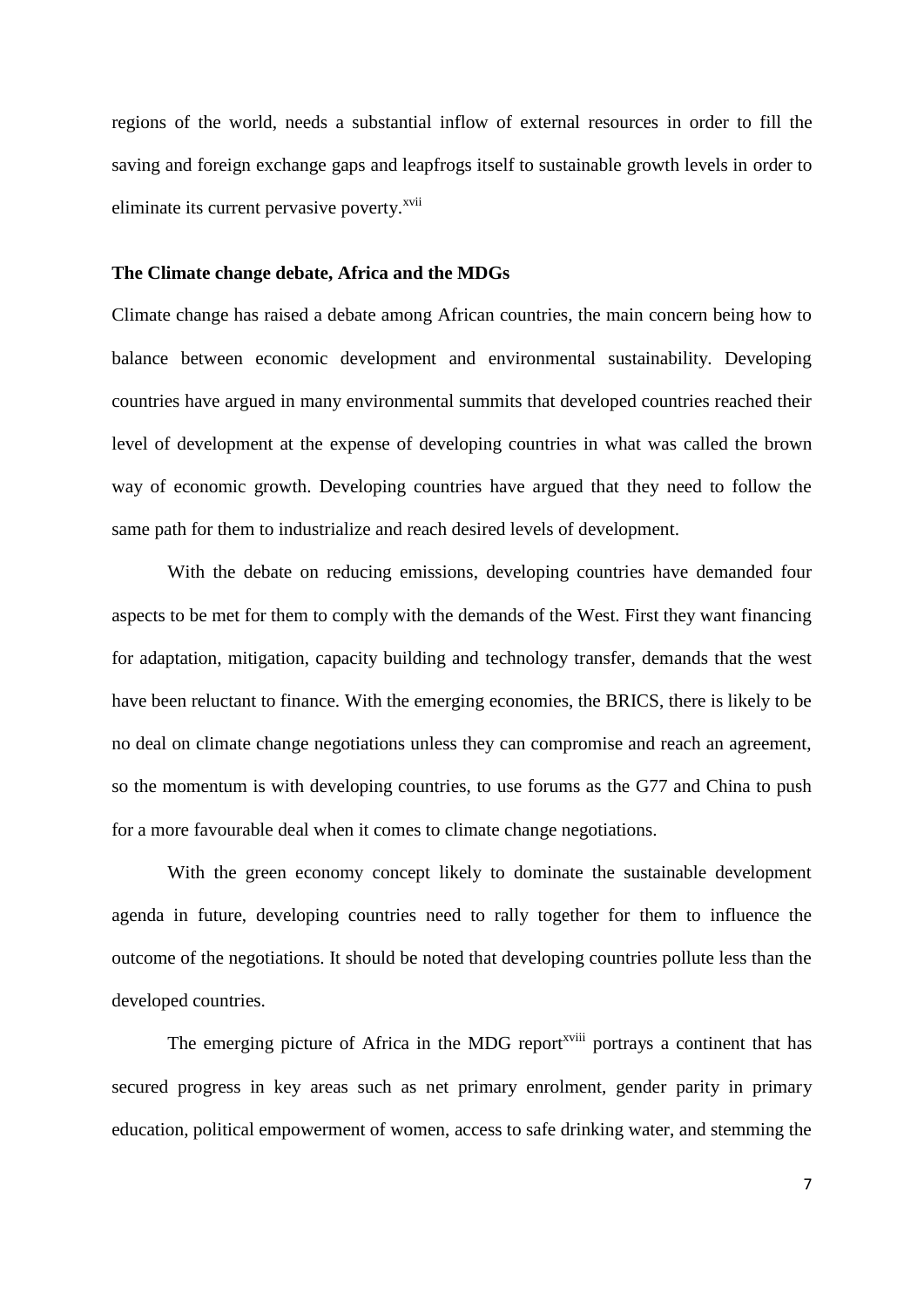spread of HIV/AIDS. Antiretroviral treatment is becoming available in a large number of countries and maternal mortality rates are falling in some places.

The report draws attention to policy innovations in Africa that are facilitating progress toward attainment of the MDGs. These innovations include new and expanded social protection programs, which were once thought to be unaffordable to most poor countries but are now embraced as important additional interventions to secure progress on key human development indicators. In addition, countries have used the MDGs as a framework for development planning, strengthening coordination and cascading the MDGs to lower tiers of government.

### **Cultural diplomacy**

In the period of European domination of the world, non-European countries acquired a great deal of European culture, values and technology. Now that the European hegemony has declined, previously existing cultures, traditions will manifest themselves again to some extent, adapted and hybridized with European ones; the question to ask is to what extent? Watson has indicate that Thinkers like Toynbee, Spengler and Bozeman have argued that the deep seated traditions and thought patterns of cultures and civilization are not easily modified at all, and remain substantially intact even when they adopt techniques and ideas from others<sup>xix</sup>

Chandra has argued that in the beginning, globalization was supposed to bring about peace and harmony and basically lead to cultural diffusion, but instead, it has imposed American values and culture and a way of life on everyone everywhere<sup>xx</sup>. Thomas Friedman has observed that globalization has its own dominant culture, which is why it tends to be homogenizing. Niall Ferguson has indicated that globalization is a fancy word for imperialism, imposing values and institutions on others.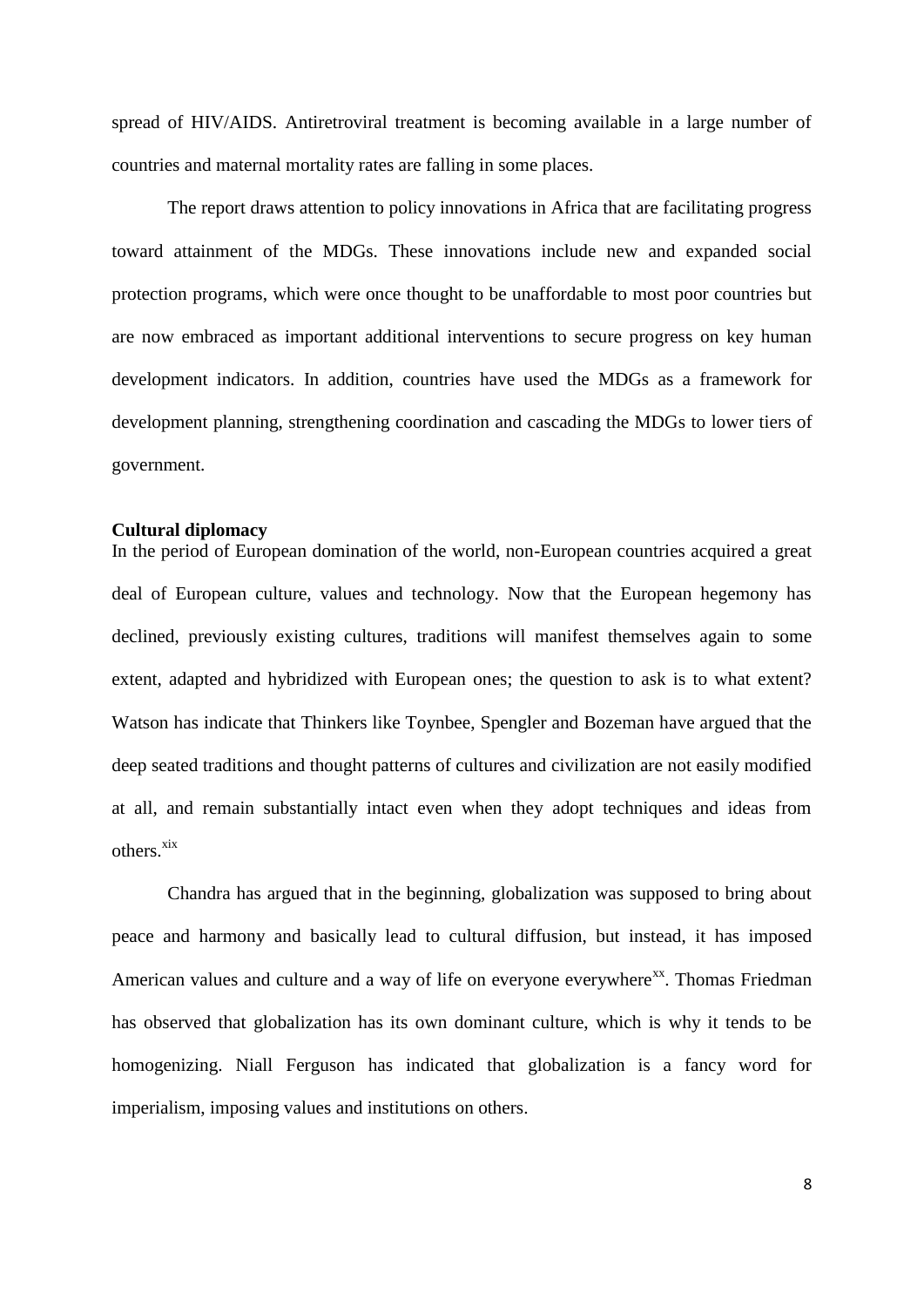### **Instead of conclusions**

Many challenges remain, especially in the worst areas like that of health. This sector has been difficult to achieve. It is still not "for all" but rather characterized by glaring inequities among socio-economic groups and classes. Similarly, from the above, the adverse impact of climate change poses a further threat to the issue of sustainability and to the achievement of the MDGs. This also presents a significant policy challenge for a continent that faces huge energy needs to power its development and industrialization. As a result, access to technology and financing become a must. These all call for a genuine partnership with Europe and with other actors; partnership that is not based on colonial history or competition over resources: maybe a plan like that of the Marshall plan for Europe and in a way that is consistent – to the extent possible – with the African way.

vi Ibid.

**.** 

<sup>&</sup>lt;sup>i</sup> N.O Mimiko, "Tradition, Governance, Challenges and the Prospects of Change in Africa" in Nivi Afolabi, ed. *Toyin Falola: The Man, The Mask, The Muse.* North Carolina: Carolina Academic Press, 2010), pp.641-642. ii K. Kasongo, *"Impact of Globalization on Traditional African Religion and Cultural Conflict",* Journal of Alternative Perspectives in the Social Sciences. Vol.2. N01, 2010), pp. 309. iii Ibid.

iv T. Standage, *The history of the world in six glasses,* (USA, Walker & Co, 2005).

<sup>v</sup> D. Arowolo*, The effects of western civilization on Africa,* (Afro Asian Journal of Social Sciences, Vol.1.No 1, 2010), p.7.

<sup>&</sup>lt;sup>vii</sup> See N.O Mimiko, "Tradition, Governance, Challenges and the Prospects of Change in Africa" in Niyi Afolabi, ed. *Toyin Falola: The Man, The Mask, And The Muse*, op. cit., p.640. viii W. Rodney, *How Europe underdeveloped Africa*, (London, Boyle- L'Ouverture Publications, 1983).

ix R. A. Alkali, *International Relations and Nigeria's Foreign Policy*, (Kaduna, North Point Publishers, 2003). <sup>x</sup> T. Obadina, *The Myth of Neo-Colonialism,* (Africa Economic analysis, 2000), p.1.

xi D. Moyo, *Dead Aid: Why aid is not working and how there is another way for Africa*, (London, Penguin Group, 2009), p.67.

<sup>&</sup>lt;sup>xii</sup> Peter Bauer was a Hungarian-born economist from LSE.

xiii R. Calderesi, *The trouble with Africa, why foreign aid isn't working,* (USA, Palgrave Macmillan, 2006), p.163.